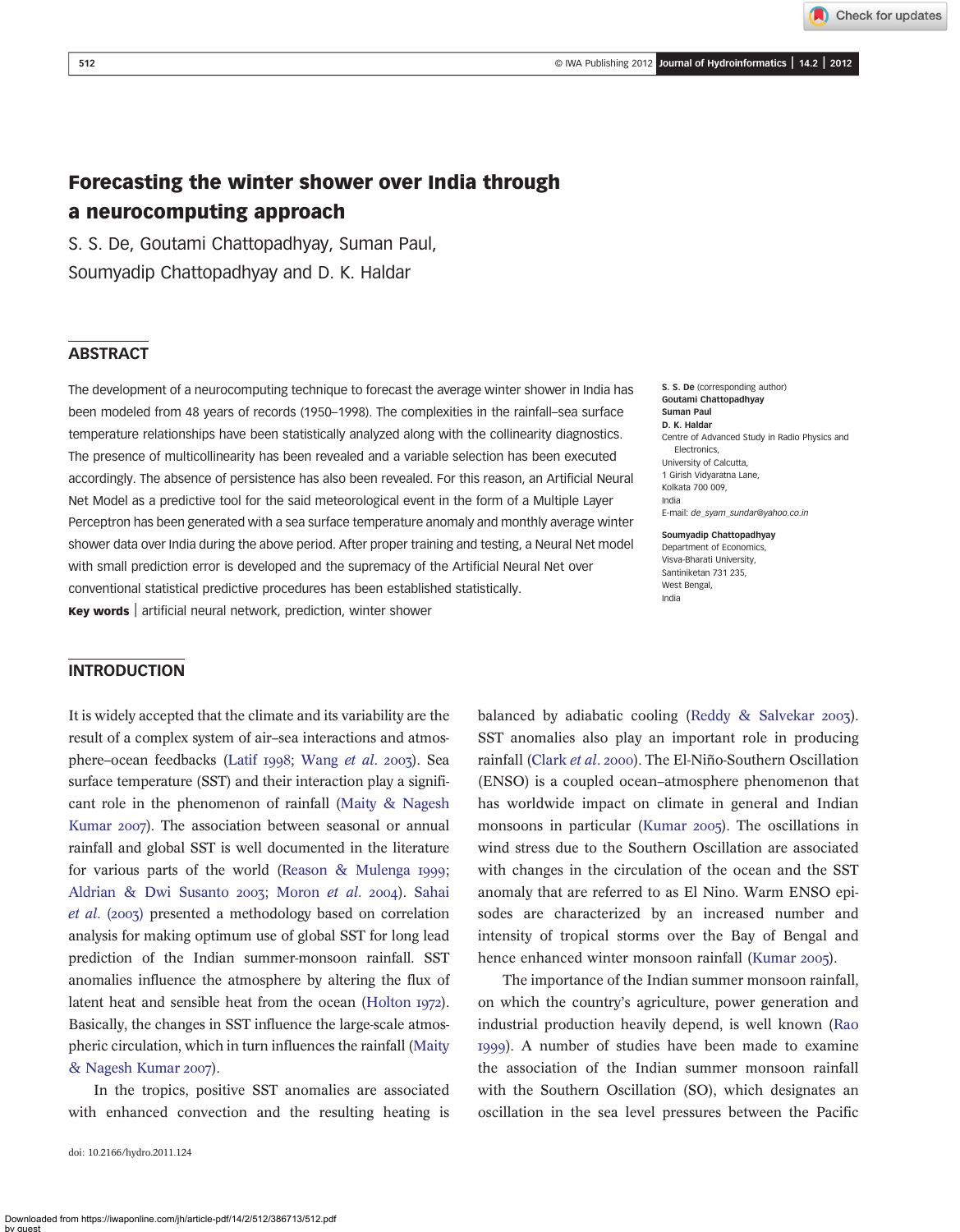and the Indian Ocean from Africa to Australia (Rao 1999). The studies pertaining to the winter monsoon season are very few in the literature, although this season's rainfall is quite important for southern peninsular India. Literature on the winter-monsoon rainfall over India includes [Rao](#page-10-0)  $(1963, 1999)$ , Singh  $(1995)$  and Raj  $(1996)$ . Outside the tropical Pacific, significant ENSO-related SST anomalies are found in many places, such as in the tropical North Atlantic, the tropical Indian Ocean, the extratropical North and South Pacific, and the South China Sea ([Deser](#page-9-0) et al. 2004). Linkage between the Asian winter monsoon and SST anomalies over the tropical Indian Ocean is examined in detail [\(Annamalai](#page-9-0)  $et al. 2005$ ; [Yang](#page-10-0)  $et al. 2010$ ). [Wen](#page-10-0)  $et al. (2000)$  also discussed the linkage between the Asian winter monsoon and SST anomaly in the tropical Pacific. The winter or north-east monsoon over India gives about 11% of its annual rainfall to the southern peninsular India. The winter monsoon rainfall is of considerable importance for economic interests in this region, which constitutes about 15% of the Indian subcontinent (Rao 1999).

The present paper endeavors to develop an Artificial Neural Network (ANN) model to forecast the average winter shower in India. A handful of literature is available where the summer-monsoon rainfall over India has been pre-dicted using ANN ([Venkatesan](#page-10-0) et al. 1997; [Sahai](#page-10-0) et al. 2000; [Chattopadhyay](#page-9-0) 2007; [Chattopadhyay & Chattopadhyay](#page-9-0) 2008; [Guhathakurata](#page-10-0) 2008). However, the ANN, which is particularly useful when the underlying physical processes are not fully understood or display chaotic properties [\(Sivakumar](#page-10-0) 2000), has not been attempted to forecast the winter-monsoon rainfall in India.

The advantages of ANN over conventional predictive methodologies are the following ([Gardner & Dorling](#page-10-0)  $1998$ ):

- Unlike other statistical techniques, the ANN makes no prior assumptions concerning the data distribution.
- It can model highly nonlinear functions and can be trained to accurately generalize when presented with new, unseen data.

Conventional weather forecasting models are highly data-specific and based on complex and expensive-to-maintain mathematical models that are built many months in advance of the event they are attempting to predict. The performance of conventional statistical models very often relies on the availability of accurate real-time data inputs, the quality of the engineering knowledge and the mathematical skills used to specify, build and operate the models, and the ability of the models to respond to the unexpected and rapidly changing environment. The ANN, on the other hand, offer real prospects for an effective, more flexible and less assumption-dependent adaptive methodology well suited for modeling weather forecasting, which by its nature is inherently complex because of nonlinearity and chaotic effects ([Maqsood](#page-10-0) et al. 2002). An exhaustive review of issues associated with the suitability of ANN in meteoro-logical forecasting is available [\(Hsieh & Tang](#page-10-0)  $1998$ ).

In the present paper, the time series pertaining to the winter shower over the study zone has first been viewed for its non-stationarity and associated non-persistence over time. As the Indian winter monsoon is associated with precipitation only over the southern tip of India, extending to about  $12^{\circ}$  N, the winter convection (or rainfall) is facilitated by the enhanced upward motion in this region. This is consistent with the positive correlation between the Indian winter-monsoon rainfall and the ENSO on an interdecadal timescale. Keeping the relationship between the global SST anomaly and rainfall in mind, the global SST anomalies for the corresponding period have been statistically analyzed with respect to non-stationarity. The presence of any collinearity between the SST anomalies during the winter and the average seasonal rainfall has been analyzed. Subsequently, the ANN model has been generated as a multilayer perceptron (MLP) in a multivariate environment. The outcome of this model work has been compared with conventional multiple linear regression (MLR). It has been observed that an ANN model in the form of an MLP shows lower prediction error than the forecast produced by the MLR.

## DATA ANALYSIS

The monthly average winter (November–January) shower data from 1950 to 1998 have been collected from the Indian Institute of Tropical Meteorology (IITM) rainfall data series, available at [www.tropmet.res.in.](http://www.tropmet.res.in) Details of the data are available on the website of IITM, Pune and in [Kothawale & Rupa Kumar \(](#page-10-0)2005). The SST anomaly data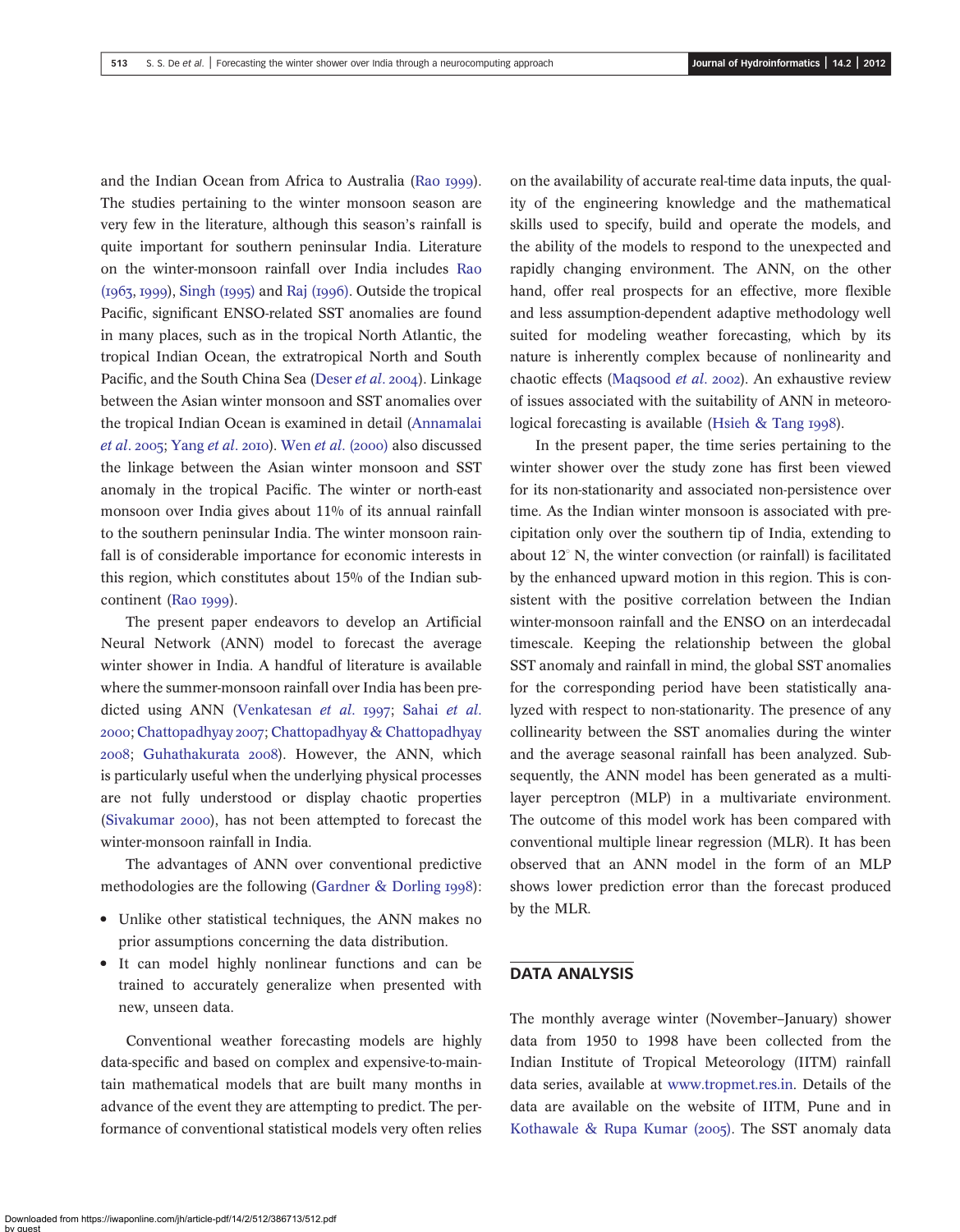pertaining to the same years are collected from [http://jisao.](http://jisao.washington.edu/data/global_sstanomts) [washington.edu/data/global\\_sstanomts.](http://jisao.washington.edu/data/global_sstanomts) Thus, one set of predictors include the data pertaining to November and December of year x and January of the year  $(x + 1)$ . This combination would predict the average rainfall of the winter-monsoon period comprising November and December of the year  $(x + 1)$  and January of the year  $(x + 2)$ . Thus, there would be six predictors (i.e. SST anomalies for November, December and January and rainfall amounts for November, December and January) and one predictand (i.e. average winter monsoon). Consequently, the number of time series under consideration would be six. In the study period, the time series for the predictors and the predictand would consist of 48 data points. For example, the time series of the SST anomaly for November would contain successive SSTs in November during the period from 1950 to 1997.

To have a clear pattern of the data under consideration, the auto correlation function (ACF) of the predictors and the predictand have been calculated from the following equation ([Wilks](#page-10-0) 1995):

$$
r_k = \frac{\text{Covariance}[(\bar{x}(n-k)), (\underline{x}(n-k))]}{\sqrt{\text{Variance}((\bar{x}(n-k)))\sqrt{\text{Variance}((\underline{x}(n-k)))}}}
$$
(1)

where  $\bar{x}(n-k)$  denotes the first  $(n-k)$  data values,  $\underline{x}(n-k)$  denotes the last  $(n-k)$  data values and  $r_k$  denotes the lag- $k$  autocorrelation. The ACFs computed for up to 25 lags are presented in [Figure 1](#page-3-0). It is apparent from this figure that none of the time series under consideration exhibit significant serial dependence (ACF always lies between  $\pm 0.5$ ). It is further visible that the ACFs do not follow any sinusoidal pattern and do not systematically tend to 0. However, it may be noted that SST anomalies have larger lag-1 autocorrelations than rainfall and it remains at a positive level up to lag-12. This indicates that SST anomaly has some extent of persistence over time. As the ACFs do not tend systematically to 0, it may be concluded that the time series under consideration are not stationary [\(El-Fandy](#page-9-0)  $et$  al.  $1994$ ).

In this step, the multiple linear regression is adopted and multicollinearity within the dataset is investigated. A stepwise removal of variables is adopted and consequently six models are generated from the six predictors. The collinearity diagnostics are presented in [Table 1](#page-4-0). The third column of [Table 1](#page-4-0) shows the standardized regression coefficients and it is found that positive as well as negative coefficients are appearing. This indicates that there is a positive as well as a negative impact of the predictors on the predictand. Moreover, it is observed that none of the coefficients are of significantly high value. This indicates that none of the predictors are having a major impact on the predictand. However, it is seen that, in model 1, which contains all of the six predictors, the SST of November is almost  $-0.6$ . It can, therefore, be said that this predictor has relatively higher influence on the predictand than the remaining five predictors. Subsequently, the values of the t-statistic are calculated and it is revealed from the next column that the significance level is above 0.05 in all cases. This indicates that, in none of the cases, the t-statistic is significant in more than 95% of cases in the long run. This leads us to conclude that the predictors are not having any prominent impact upon the predictand. In the last two columns of [Table 1,](#page-4-0) the tolerance values and the variance inflation factors (VIF) have been displayed. It is observed that for the predictors SST in November and December the tolerance values are less than 0.1 and the VIF are greater than 10. This indicates the presence of multicollinearity, that means, the above two predictors are having a similar impact on the predictand. To remove the multicollinearity, the predictor SST of December is removed and the second model is generated. It is found that none of the tolerance values is less than 0.1 and none of the VIF is greater than 10. Thus, the second model is free from multicollinearity. It is found that the correlation coefficient R is almost equal in models 1 and 2. However, the other models have much smaller correlation coefficients. Thus, we identify model 2 as a relatively acceptable model and in subsequent sections we generate ANN models with the predictors selected after removal of multicollinearity, i.e. model 2. To generate the ANN model all the data are scaled to provide values between 0.1 and 0.9 as follows:

$$
z_i = 0.1 + 0.8 \times \left(\frac{x_i - x_{\min}}{x_{\max} - x_{\min}}\right)
$$
 (2)

where  $z_i$  denotes the transformed appearance of the raw data  $x_i$ . After the modeling is completed, the scaled data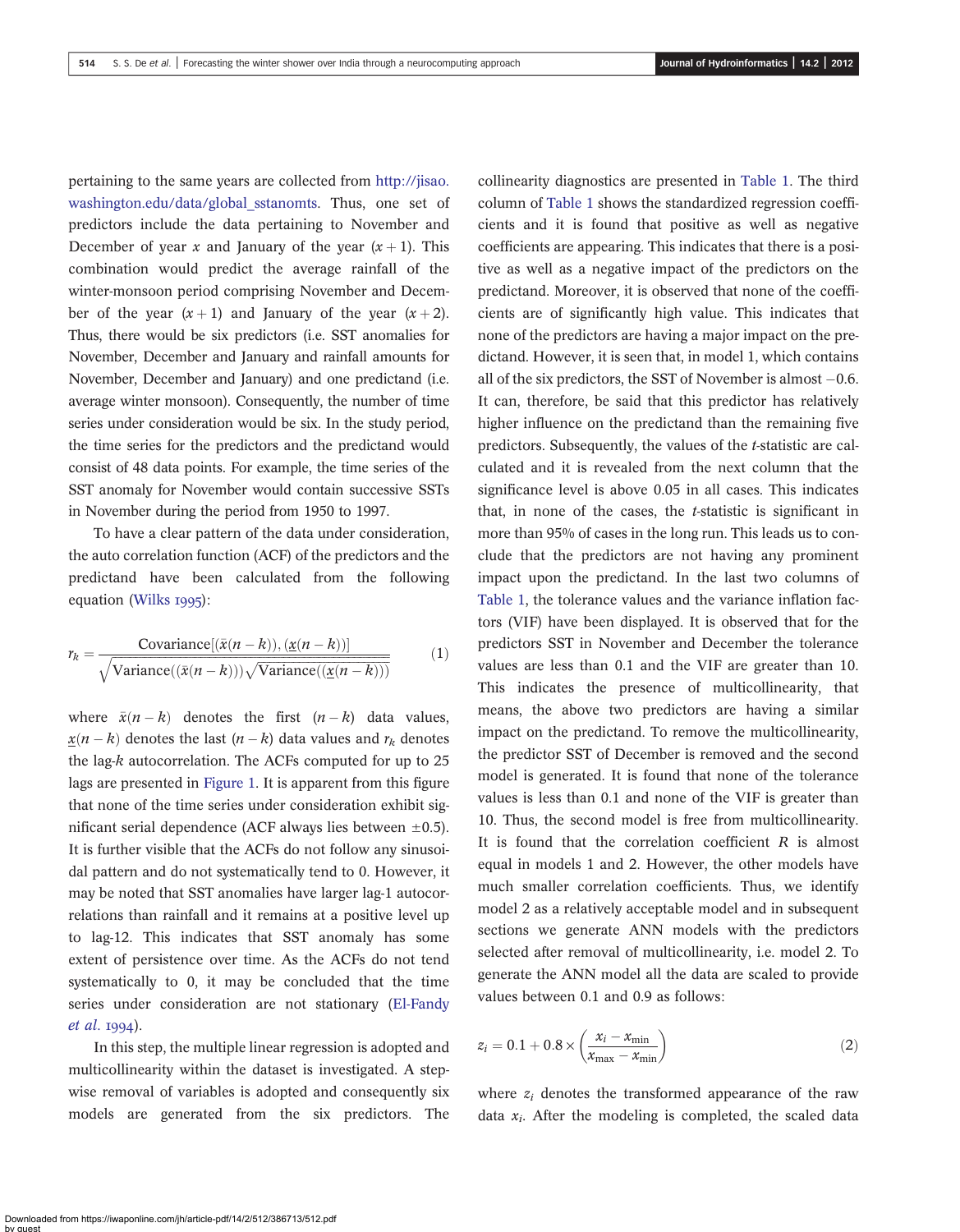<span id="page-3-0"></span>

Figure 1 | Autocorrelation functions for SST anomalies (a), monthly rainfall amounts (b) and average rainfall (c) during winter monsoon.

are reverse-scaled according to

$$
P_i = x_{\min} + \left(\frac{1}{0.8}\right) \times [(y_i - 0.1) \times (x_{\max} - x_{\min})]
$$
 (3)

where  $P_i$  denotes the prediction on the original scale. This transformation is performed to get rid of the asymptotic effect arising from the sigmoid activation function to be used in the ANN model. A thorough discussion on the usefulness of scaling of data prior to ANN model generation is presented (Section 5, [Maier & Dandy](#page-10-0) 2000). In the case of a sigmoid activation function  $(f(x) = (1 + e^{-x})^{-1})$ , the data are

transferred between 0 and 1. However, if the values are scaled to the extreme limits of the transfer function, the size of the weight updates is extremely small and flat spots in training are likely to occur. To avoid this problem, the scaling presented in Equation (2) has been used. The training of the data is done by the back-propagation method. The method may be described as

$$
y_d = f_d(x_1, x_2, x_3, x_4, x_5, x_6)
$$
\n(4)

where  $x_1, x_2, ..., x_6$  represent the six predictors mentioned in the first paragraph of this section and  $y_d$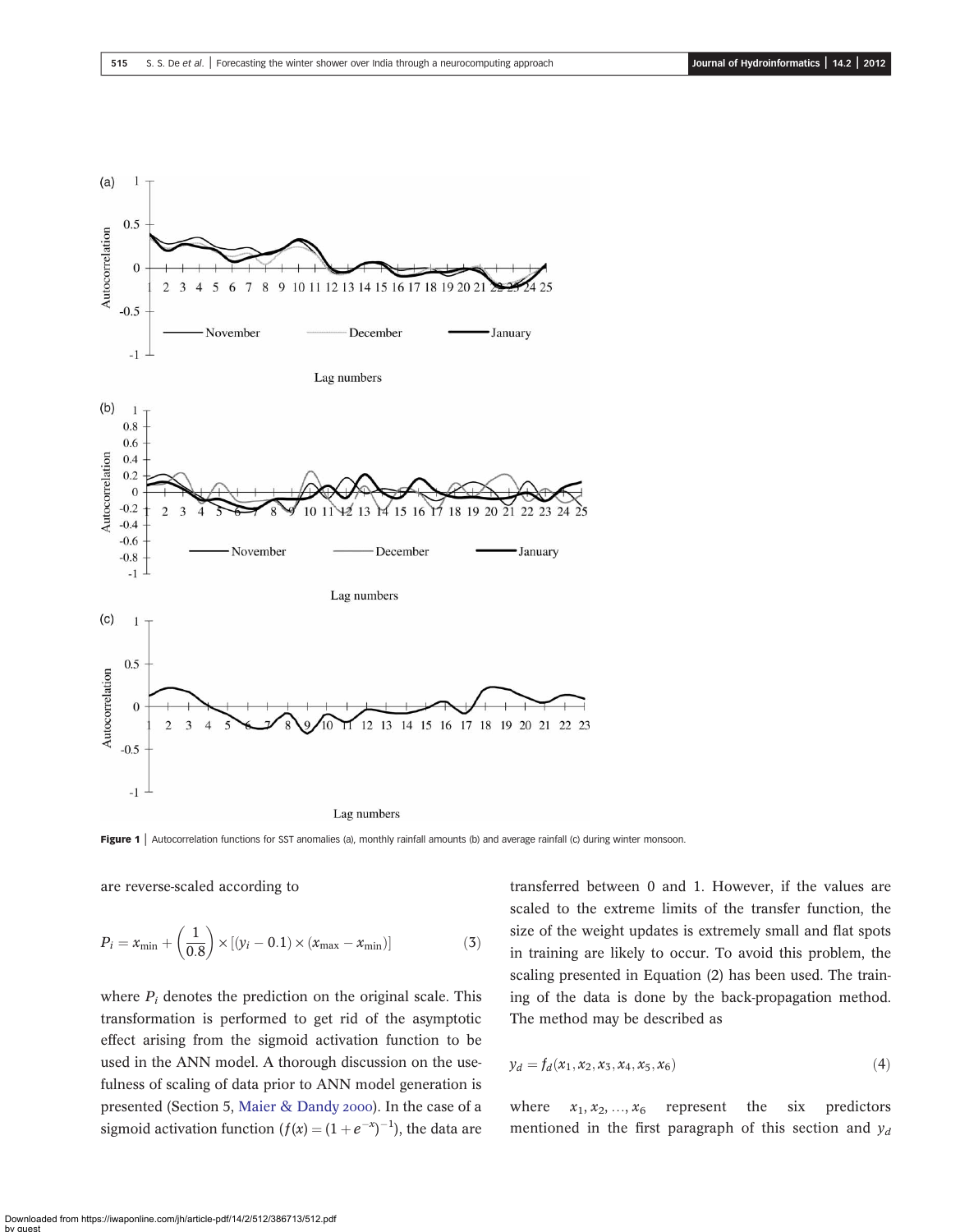#### <span id="page-4-0"></span>Table 1 | Stepwise multiple regression with the collinearity diagnostics

| Model   |           | <b>Standardized coefficients</b><br><b>Beta</b> | t        | <b>Significance</b> | <b>Collinearity statistics</b><br><b>Tolerance</b> | <b>VIF</b> |
|---------|-----------|-------------------------------------------------|----------|---------------------|----------------------------------------------------|------------|
| Model 1 | Constant  |                                                 | 4.648    | 0.000               |                                                    |            |
|         | R (Nov)   | 0.151                                           | 0.977    | 0.334               | 0.911                                              | 1.098      |
|         | $R$ (Dec) | $-0.149$                                        | $-0.914$ | 0.366               | 0.812                                              | 1.231      |
|         | $R$ (Jan) | 0.208                                           | 1.387    | 0.173               | 0.961                                              | 1.041      |
|         | SST (Nov) | $-0.594$                                        | $-0.996$ | 0.325               | 0.061                                              | 16.434     |
|         | SST (Dec) | 0.168                                           | 0.234    | 0.816               | 0.042                                              | 23.837     |
|         | SST (Jan) | 0.402                                           | 0.909    | 0.369               | 0.111                                              | 9.034      |
| Model 2 | Constant  |                                                 | 4.697    | 0.000               |                                                    |            |
|         | R (Nov)   | 0.149                                           | 0.977    | 0.334               | 0.913                                              | 1.095      |
|         | $R$ (Dec) | $-0.149$                                        | $-0.926$ | 0.360               | 0.812                                              | 1.231      |
|         | $R$ (Jan) | 0.210                                           | 1.415    | 0.165               | 0.963                                              | 1.039      |
|         | SST (Nov) | $-0.482$                                        | $-1.366$ | 0.179               | 0.170                                              | 5.887      |
|         | SST (Jan) | 0.458                                           | 1.242    | 0.221               | 0.156                                              | 6.425      |
| Model 3 | Constant  |                                                 | 4.808    | 0.000               |                                                    |            |
|         | R (Nov)   | 0.172                                           | 1.151    | 0.256               | 0.940                                              | 1.064      |
|         | $R$ (Jan) | 0.229                                           | 1.561    | 0.126               | 0.981                                              | 1.019      |
|         | SST (Nov) | $-0.425$                                        | $-1.225$ | 0.228               | 0.175                                              | 5.707      |
|         | SST (Jan) | 0.357                                           | 1.016    | 0.315               | 0.170                                              | 5.865      |
| Model 4 | Constant  |                                                 | 4.986    | 0.000               |                                                    |            |
|         | $R$ (Nov) | 0.149                                           | 1.009    | 0.319               | 0.962                                              | 1.040      |
|         | $R$ (Jan) | 0.244                                           | 1.671    | 0.102               | 0.991                                              | 1.009      |
|         | SST (Nov) | $-0.106$                                        | $-0.715$ | 0.478               | 0.954                                              | 1.048      |
| Model 5 | Constant  |                                                 | 5.009    | 0.000               |                                                    |            |
|         | $R$ (Nov) | 0.170                                           | 1.177    | 0.245               | 1.000                                              | 1.000      |
|         | $R$ (Jan) | 0.234                                           | 1.622    | 0.112               | 1.000                                              | 1.000      |
| Model 6 | Constant  |                                                 | 7.888    | 0.000               |                                                    |            |
|         | $R$ (Jan) | 0.231                                           | 1.592    | 0.118               | 1.000                                              | 1.000      |

Note: R = rainfall; SST = sea-surface temperature; VIF = variance inflation factor;  $t = t$ -statistic.

is the predictand. The form of the function  $f_d$  is obtained after adjusting a set of weights by using the training set of the data. Within the training matrix, every row is a sample case. The percent error of the prediction (PE) has been computed ([Perez & Reyes](#page-10-0) ) as

$$
PE = \frac{\langle |y_{\text{predicted}} - y_{\text{actual}}| \rangle}{\langle y_{\text{actual}} \rangle} \tag{5}
$$

where  $\langle \rangle$  implies the average over the whole test set.

## **METHODOLOGY**

In this algorithm, an initial weight vector  $w_k$  of a feedforward neural network is iteratively adopted according to the recursion

$$
w_{k+1} = w_k + \eta d_k \tag{6}
$$

where  $w_k$  denotes the weight vector at the kth step. This recursion relation is used to find an optimal weight vector. Presenting a set of pairs of input and target vectors to the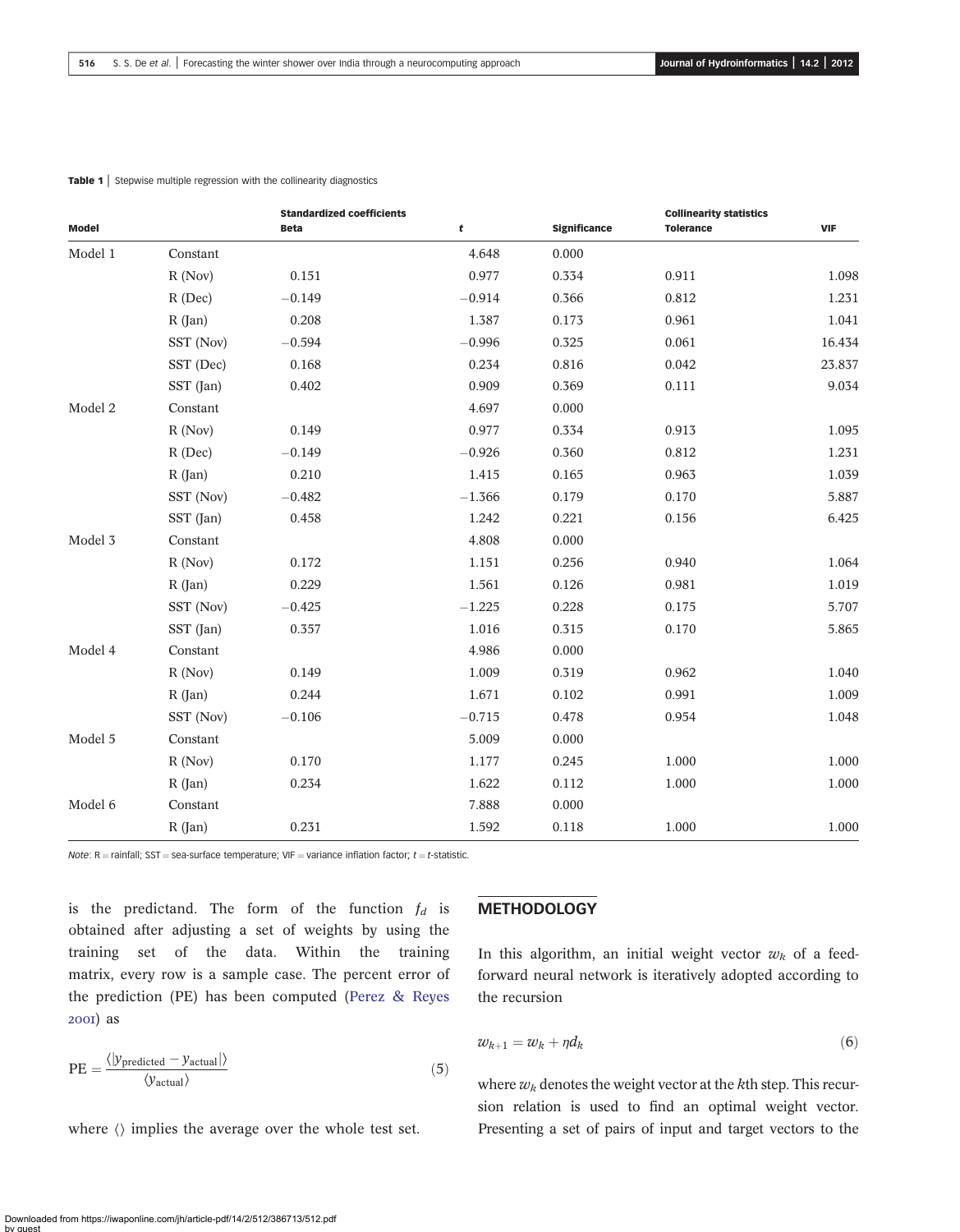network, the adaptation is performed sequentially. The quantity  $\eta$  is called the learning rate ([Martín del Brío & Serrano](#page-10-0) [Cinca](#page-10-0) 1993). The direction vector  $d_k$  is the negative of the gradient of the output error function  $E$ , which is the mean squared error at the kth step. Mathematically  $d_k$  is expressed as

$$
d_k = -\nabla E(w_k) \tag{7}
$$

In the learning scheme for the back-propagation algor-ithm ([Widrow & Lehr](#page-10-0) 1990), the weight vector  $w_k$  contains the weights computed during the kth iteration and the output error function  $E$  is the multivariate function of the weights of the network. Mathematically this is expressed as

$$
E(w_k) = E_p(w_k) \tag{8}
$$

where  $E_p(w_k)$  represents the half-sum-of-squares error function of the network outputs for a certain input pattern p. The objective of this supervised learning is to select the set of weights that minimizes  $E$ , which is the deviation between the network output and the target pattern over the complete set of training patterns. This is presented to the neural network, called an epoch (Gardner  $\&$  Dorling 1998). The learning continues until  $E$  is less than a preset value at the end of an epoch.

In Equation (1), if the function  $f_d$  is nonlinear, then a nonlinear perceptron is achieved. Additional room for a good fitting of data is obtained by introducing a set of hidden nodes  $z_{dk}$  ( $k = 1, 2, ..., n$ ) in such a way that

$$
z_{dk} = f(w_{dk_1}x_1 + \dots + w_{dk_{24}}x_{24} + w_{dk_0})
$$
\n(9)

and

$$
y_d = f(v_1z_1 + \dots + v_{d_n}z_d + v_{d0})
$$
\n
$$
(10)
$$

The function  $f$  is defined as

$$
f(z) = \frac{1}{1 + \exp(-z)}
$$
 (11)

This form of transfer function is very popular in the ANN literature because of the form of its derivative. Introduction of this nonlinear transfer function makes the ANN able to deal with the nonlinearity associated with the input variables. Details of usefulness of this transfer function are available in Gardner  $\&$  Dorling (1998) and [Yegnanarayana \(](#page-10-0)2000). In order to find the w and v, the back-propagation method is to be used. To implement the ANN methodology in the present problem, the entire dataset under study is divided into two subsets, namely the training set and the test set. In the ANN literature, an exhaustive variable selection is recommended to get a better performance when the problem is a multivariate prediction. In the previous section, we have already done this variable selection using the method of multiple regression. Two models have been generated using the predictors identified in the previous section. The selected predictors are rainfall amounts of November, December and January and the SST of November and January. The training set has been generated in three different ways:

- 1. Using a round robin method to select 70% of the dataset as the training set.
- 2. Using the first 70% as the training set and the remaining 30% as the test set.
- 3. By continuously withholding 6 years and training through the remaining years.

This ratio of the number of training and test cases (i.e. the ratio 7:3) is similar to that followed in [Lundin](#page-10-0) et al.  $(1999)$ . An adaptive gradient learning [\(Lundin](#page-10-0) *et al.* 1999) has been used using a modified cascade method. The sigmoid function given by Equation (11) is used as the activation function in both the hidden and output layers. Minimization of the mean squared error (MSE) has been chosen as the stopping criterion in all models. To examine the impact of variable selection, a third model has been generated using all of the six predictors that were presented to the multiple regression method. Results have been compared in the following section. The third technique is similar to that used by [Arulsudar](#page-9-0) *et al.* (2005).

#### RESULTS AND COMPARISON

First, we discuss the performance of the multiple linear regression. The results of variable selection have been

Downloaded from https://iwaponline.com/jh/article-pdf/14/2/512/386713/512.pdf by guest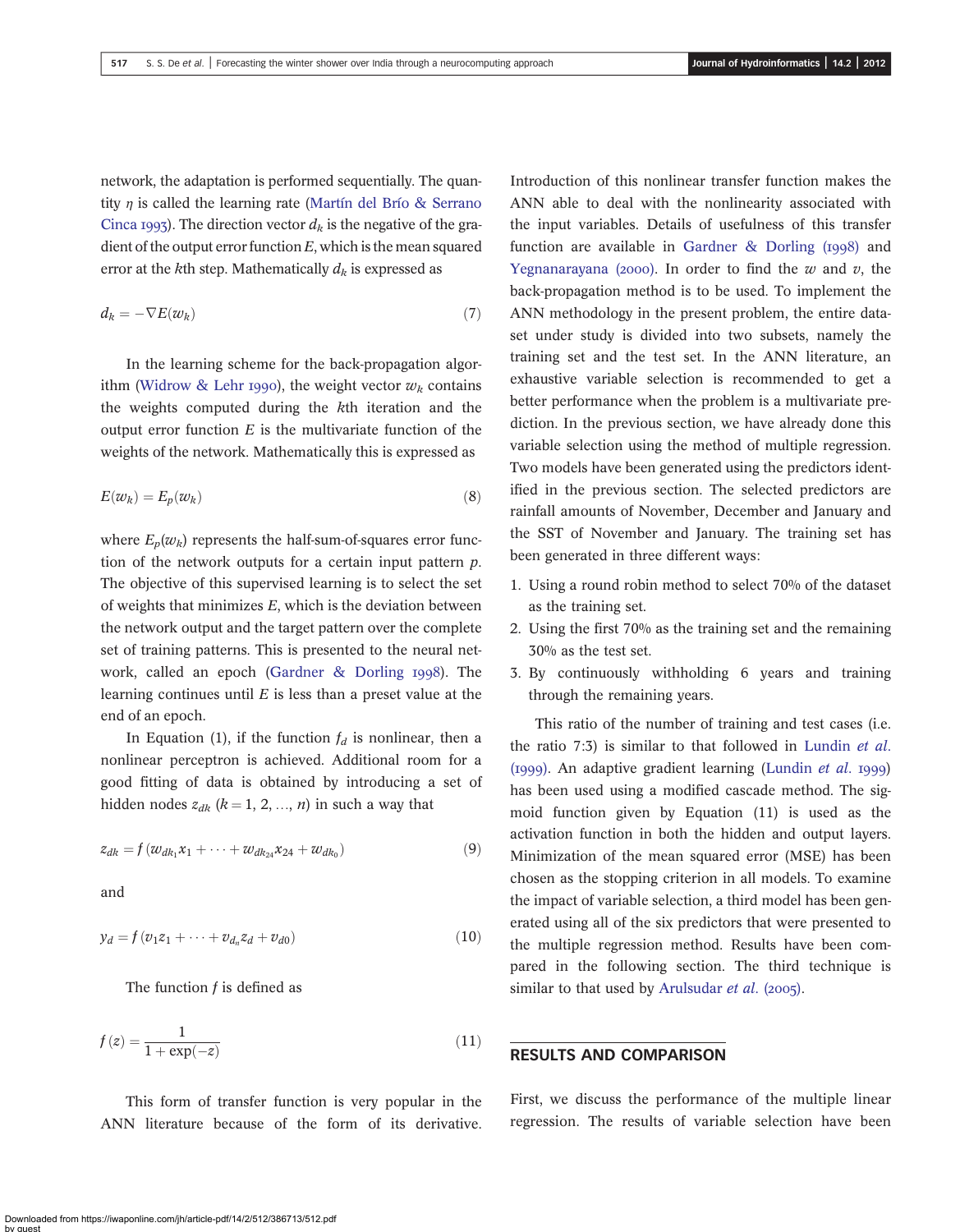presented in [Table 1](#page-4-0). The table displays the results of six regression models along with their collinearity diagnostics. It has been established that the SST of December should be removed to eradicate the effect of collinearity. The model correlations are displayed in Table 2. It is found that correlations in models 1 and 2 are very close to each other. However, further variable selection does not have a positive impact upon the modeling. Nevertheless, in all cases the correlations are below 0.5, which indicates that the multiple linear regression is not an acceptable tool for the forecasting problem addressed in the present section. In the present analysis, we implemented the ANN model learned through an adaptive gradient. Three ANN models have been generated. In the first ANN model, where 70% of the data have been used as the training cases and the selection has been made based on the round-robin method, the validation has been made over the entire dataset. The results are presented in Table 3. It should be noted that the inputs to the ANN pertain to the variables selected through multiple regression. It has been revealed that the correlation  $R$  between actual and predicted values is 0.5983 and the final network architecture (i.e. input nodes–hidden nodes–output node) is 5-13-1. Another ANN model is generated using the first 70% of the data

Table 2 | Different multiple linear regression models and the corresponding correlations  $(R)$  and coefficients of determination  $(R^2)$ 

|                  | <b>Multiple linear regression models</b> |         |         |               |         |         |  |  |
|------------------|------------------------------------------|---------|---------|---------------|---------|---------|--|--|
| <b>Statistic</b> | Model 1                                  | Model 2 | Model 3 | Model 4       | Model 5 | Model 6 |  |  |
| R                | 0.3662                                   | 0.3646  |         | 0.3388 0.3050 | 0.2867  | 0.2309  |  |  |
| $R^2$            | 0.1341                                   | 0.1329  |         | 0.1148 0.0930 | 0.0822  | 0.0533  |  |  |

Note: Predictors corresponding to the models are available in column 2 of Table 1.

**Table 3** The coefficient of determination  $(R^2)$  and the prediction error (PE) calculated over the set of validation cases

| Model         | $R^2$  | <b>PE</b> |
|---------------|--------|-----------|
| ANN (model 1) | 0.3580 | 0.2819    |
| ANN (model 2) | 0.6955 | 0.1733    |
| ANN (model 3) | 0.2781 | 0.3134    |
| MLR           | 0.1341 | 0.3583    |

as the training data and the last 30% as the test data. In this case, R is 0.8340 and the network architecture is 5-19-1. To judge the impact of variable selection, another ANN model is generated using all the six predictors, i.e. without any variable selection. In this case  $R$  is 0.5274 and the network architecture is 6-5-1. Obviously, inclusion of all predictors is reducing the correlation. It is therefore understood that the model performance is enhanced by variable selection from a given set of predictors. Moreover, it is established that the prediction performance is significantly enhanced by the application of the ANN. The degree of linear association between the actual and the predicted values in the different competitive models is judged through scatterplots in [Figure 2.](#page-7-0) Figure  $2(a)$  shows the scatterplot for the ANN model with five predictors (i.e. rainfall amounts of November, December and January and the SST of November and January) and training set formation through the round robin. The plot shows that a fraction of the set of points is close to a straight line and other fractions are significantly deviated from it. The coefficient of determination  $R^2$ , which is 0.358, is not very high. In [Figure 2\(b\),](#page-7-0) we have used the same set of predictors, but the first 70% of data have been taken as training data. In this figure, a significant linearity is apparent from the scatterplot. Almost all of the data points are very close to a straight line with a significant positive slope. The coefficient of determination  $R^2$  is 0.6955, which is significantly high. In [Figure 2\(c\),](#page-7-0) we have presented the scatterplot for the ANN model without variable selection, i.e. with six predictors. Here also the first 70% of data have been taken as training data. The coefficient of determination  $R^2$  is 0.2781, which does not indicate a good prediction capacity of the model. This indicates that removal of multicollinearity by exclusion of the collinear predictor enhances the prediction performance of the ANN. Here, the coefficient of determination  $R^2$  further drops to 0.1341. Another ANN model is generated using the third technique mentioned earlier. The method is summarized as follows:

1. The first 6 years (1, 2, 3, 4, 5 and 6) of data are withheld and training is done on the remaining 42 years.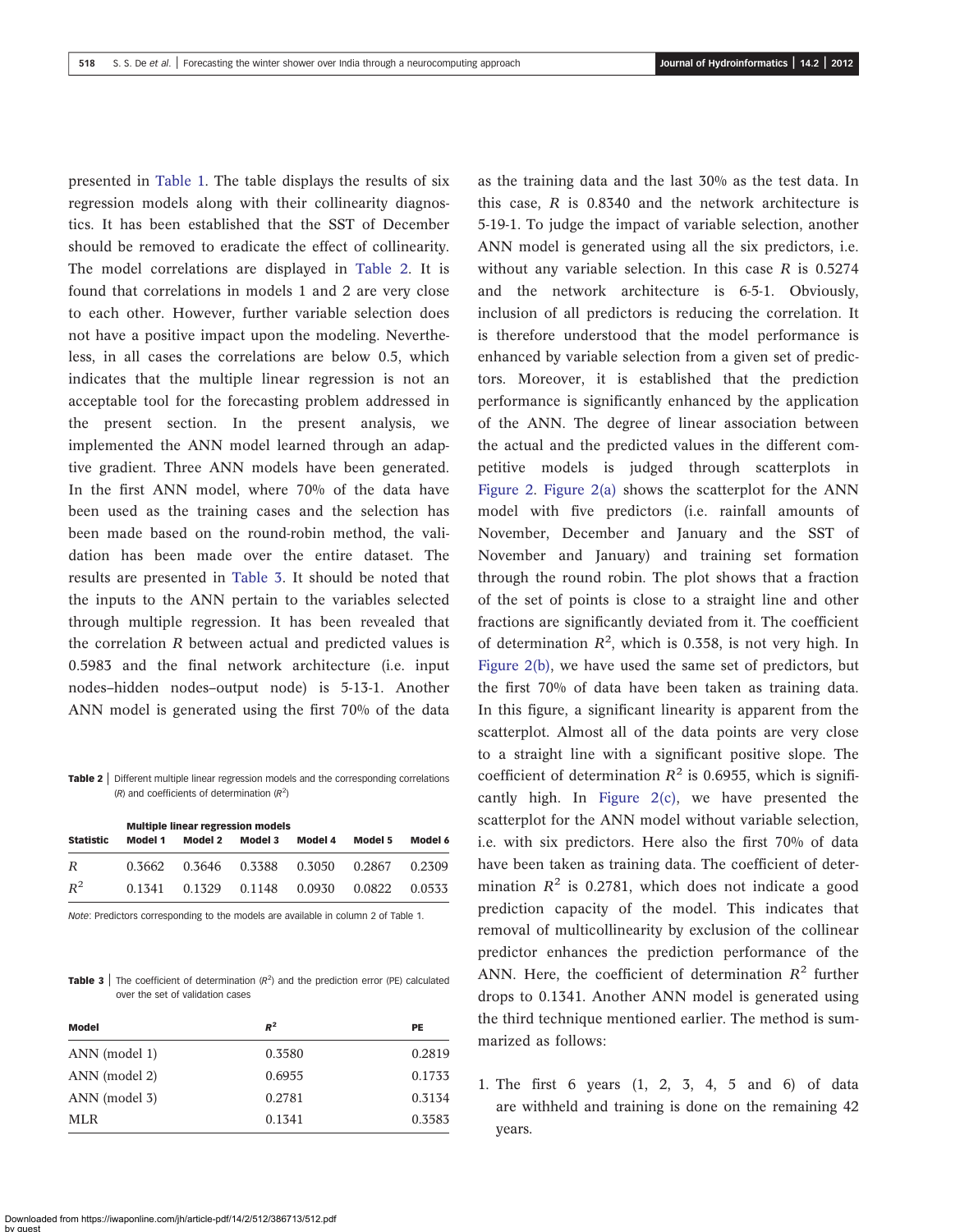<span id="page-7-0"></span>

Figure 2 Scatterplot showing the degree of linear association between the actual rainfall and those predicted by ANN with round-robin training data selection and five predictors (a), with the first 70% of the data as training data and five predictors (b), with the first 70% of the data as input set and six predictors (c), with continuous withholding of 6 years' data and training through the remaining 42 years' data and five predictors (d) and by multiple linear regression (MLR) with five predictors (e). The coefficients of determination  $R^2$  are presented along with the trend equations.

- 2. Predicted values for these years (1, 2, 3, 4, 5, 6) are calculated
- 3. Data pertaining to the next 6 years (7, 8, 9, 10, 11 and 12) are withheld and training is done on the remaining 42 years.
- 4. Predicted values for these years (7, 8, 9, 10, 11 and 12) are calculated.
- 5. These steps are repeated to get predicted values for all eight pairs of six years' withheld data and thus the predicted values for all 48 years are obtained.

Outcomes of this model are presented in the form of a scatterplot in Figure 2(d), which shows that the coefficient of determination  $R^2$  is 0.4791. It should be stated that, for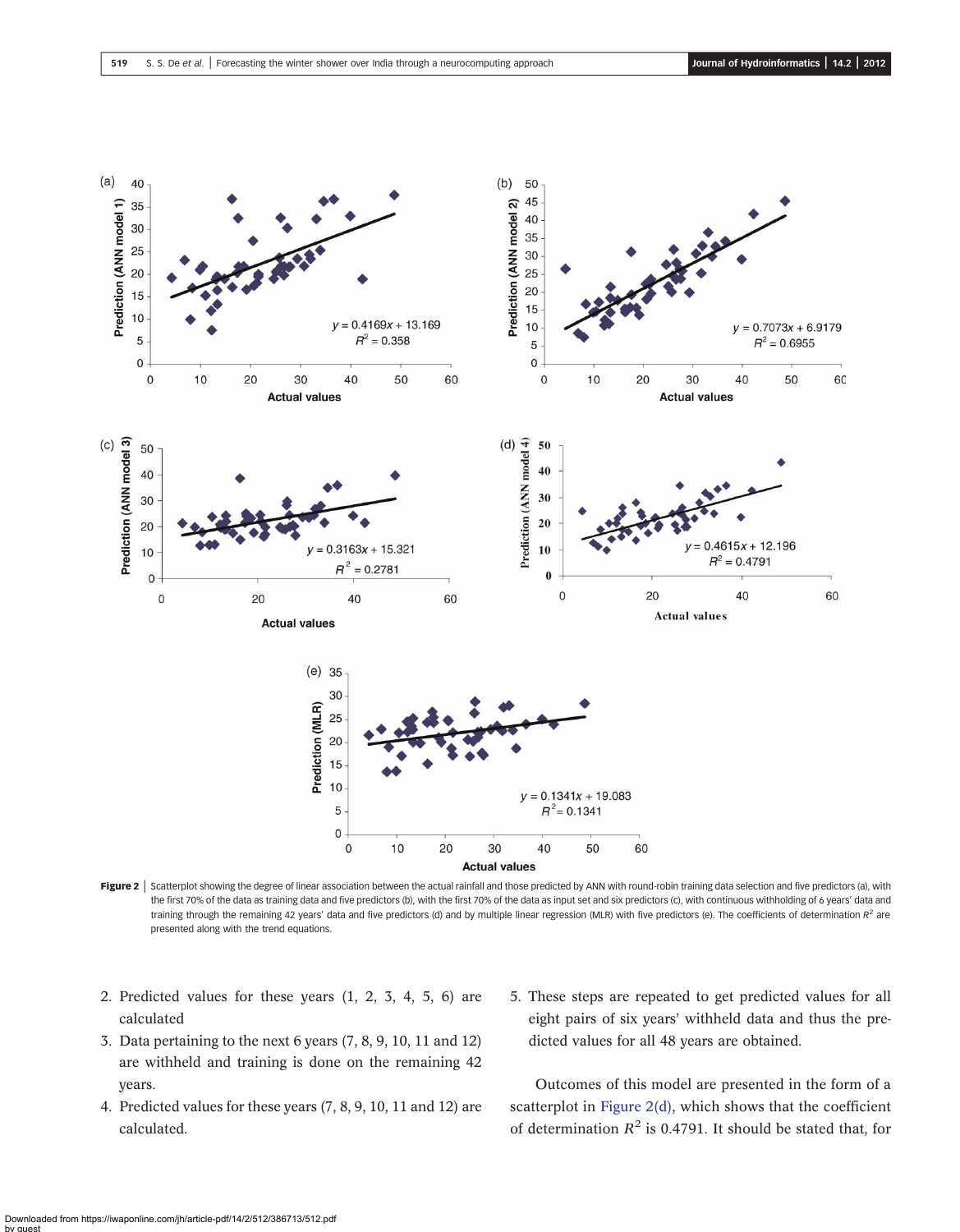<span id="page-8-0"></span>this model, the five previously selected variables are used as the predictors. It is observed that the value of  $R^2$  lies above that for the ANN model with five predictors and trained using the round-robin method. However, the  $R^2$ lies below that corresponding to the ANN model with five predictors and the first 70% of the data as the training data. Thus, the above method of selection of the training cases generates a better prediction than the round-robin method. However, selecting the first 70% of the data as the training data proves to be better than this method of selection of the training set. In [Figure 2\(e\)](#page-7-0) we have presented the scatterplot for the multiple linear regression model with the selected five variables as in Figures  $2(a)$ , [\(b\)](#page-7-0) and [\(d\)](#page-7-0). The prediction capacity of multiple linear regression is significantly less than the ANN even after removal of multicollinearity. The prediction performance of the multiple linear regression as well as the ANN is further judged by calculating the statistic given in Equation (5). The prediction errors (PE) are presented in Figure 3. It is revealed in this figure that the ANN with selected variables and learned with the first 70% of the data as the training data



Figure 3 | Comparison of the prediction errors (PE) produced by five competitive models in predicting average winter shower over India



Figure 4 | Actual winter rainfall time series and the predictions from four ANN models and the multiple linear regression model pertaining to the test cases under consideration.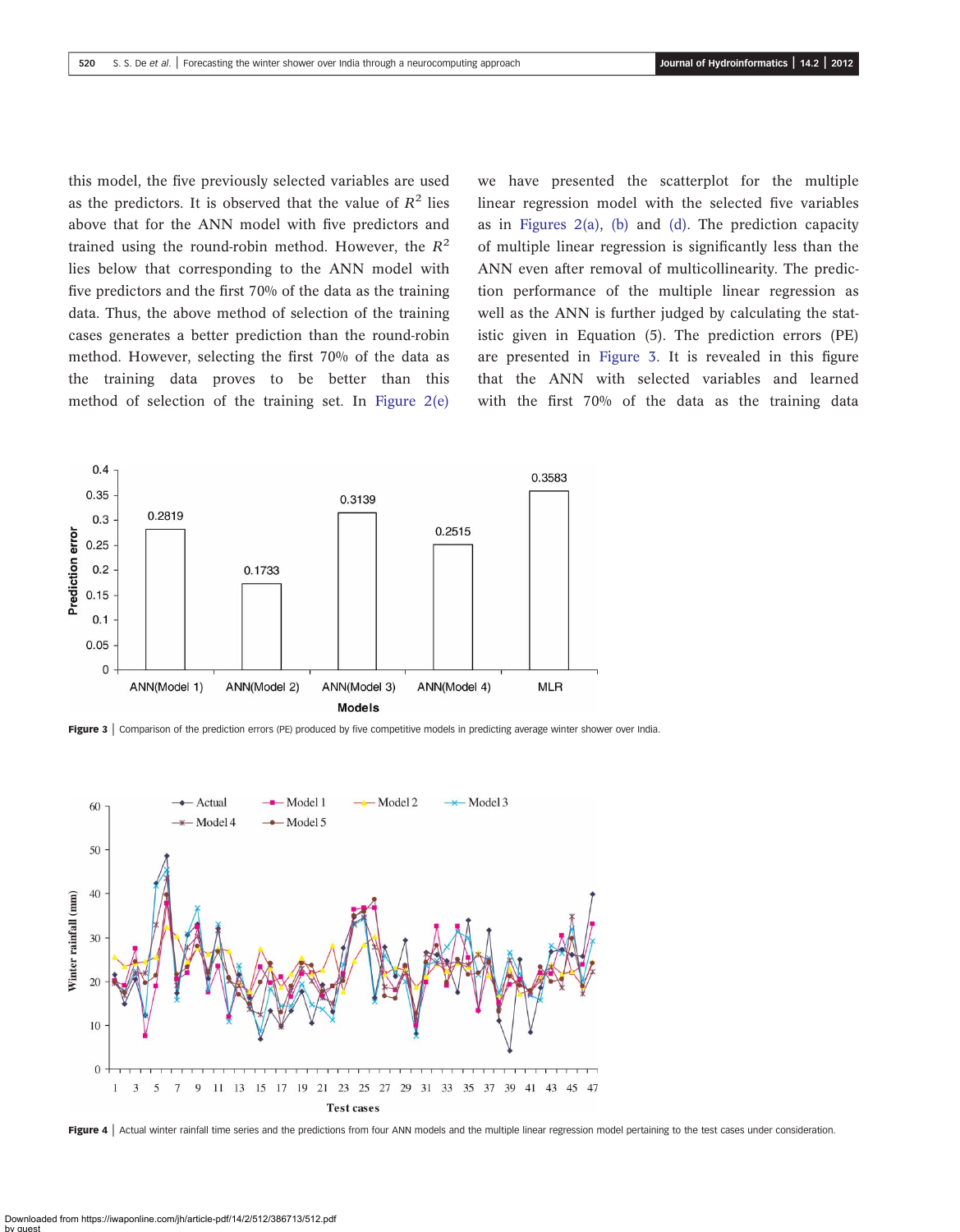<span id="page-9-0"></span>performs the best among all the proposed models. As a further support to the results, a line diagram, showing the actual and predicted time series, is presented in [Figure 4](#page-8-0). This figure shows that outputs from model 2 (that produced the lowest prediction error) are most closely associated with the observed values of the winter rainfall.

#### **CONCLUSION**

In the present paper, we have viewed the autocorrelation structures of monthly rainfall amounts of November, December and January over India and global sea surface temperature anomalies for the same months. Absences of persistence over time have been revealed for all of these variables through the study of autocorrelation functions computed up to several lags. The purpose of the study being the prediction of the average winter shower over India for a given year based on the above variables in the previous year, a literature survey has been done in the relevant field. Subsequently a stepwise multiple linear regression has been executed along with collinearity diagnostics. After studying the tolerance and variance inflation factor the variable sea-surface temperature anomaly for December has been excluded from the list of predictors. The prediction has been made from ANN modelling using the five selected variables. While generating the ANN model, different modes of training data selection have been used and adaptive gradient learning has been executed with the sigmoid activation function and minimization of mean square error as the stopping criteria. Assessing their performance by computation of the prediction error and formation of the scatter plot it is revealed that good prediction is possible if we divide the input set in the ratio 7:3 where the first 70% of the data constitute the data training set and performs better than that with the round-robin method of training data selection. Further, we compare the model performance with that of ANN without variable selection. It is found that the performance of the ANN drops down if no variable selection is followed. Finally, the ANN model has been compared with statistical model multiple linear regression. It is found that, despite

extensive variable selection, the multiple linear regression performs very poor in the prediction problem under study. Thus, the best model from the given study is the ANN model, where the first 70% of the data constitute the training set for adaptive gradient learning, and the final architecture contains 5 input nodes, 19 hidden nodes and 1 output node.

#### ACKNOWLEDGEMENTS

This work is funded by the Indian Space Research Organization (ISRO) through the S K Mitra Centre for Research in Space Environment, University of Calcutta, Kolkata. Sincere thanks are due to the anonymous reviewer who has given constructive comments to enhance the quality of the paper.

### **REFERENCES**

- Aldrian, E. & Dwi Susanto, R. 2003 Identifi[cation of three](http://dx.doi.org/10.1002/joc.950) [dominant rainfall regions within Indonesia and their](http://dx.doi.org/10.1002/joc.950) [relationship to sea surface temperature.](http://dx.doi.org/10.1002/joc.950) Int. J. Climatol. 23, 1435–1452.
- Annamalai, H., Liu, P. & Xie, S.-P. 2005 [Southwest Indian Ocean](http://dx.doi.org/10.1175/JCLI3533.1) [SST variability: its local effect and remote in](http://dx.doi.org/10.1175/JCLI3533.1)fluence on Asian [monsoons.](http://dx.doi.org/10.1175/JCLI3533.1) J. Climate 18, 4150–4167.
- Arulsudar, N., Subramanian, N. & Muthy, R. S. 2005 Comparison of artificial neural network and multiple linear regression in the optimization of formulation parameters of leuprolide acetate loaded liposomes. Int. J. Pharmacy Pharmaceut. Sci. 8, 243–258.
- Chattopadhyay, S. 2007 Feed forward artifi[cial neural network](http://dx.doi.org/10.2478/s11600-007-0020-8) [model to predict the average summer-monsoon rainfall in](http://dx.doi.org/10.2478/s11600-007-0020-8) [India.](http://dx.doi.org/10.2478/s11600-007-0020-8) Acta Geophys. 55, 369–382.
- Chattopadhyay, S. & Chattopadhyay, G. 2008 [Comparative study](http://dx.doi.org/10.1002/met.71) [among different neural net learning algorithms applied to](http://dx.doi.org/10.1002/met.71) [rainfall time series.](http://dx.doi.org/10.1002/met.71) Meteorol. Appl. 15, 273–280.
- Clark, O. C., Cole, J. E. & Webster, P. J. 2000 [Indian Ocean SST](http://dx.doi.org/10.1175/1520-0442(2000)013%3C2503:IOSAIS%3E2.0.CO;2) [and Indian summer monsoon rainfall: predictive](http://dx.doi.org/10.1175/1520-0442(2000)013%3C2503:IOSAIS%3E2.0.CO;2) [relationships and their decadal variability](http://dx.doi.org/10.1175/1520-0442(2000)013%3C2503:IOSAIS%3E2.0.CO;2). J. Climate 14, 2503–2519.
- Deser, C., Phillips, A. S. & Hurrell, J. W. 2004 Pacifi[c interdecadal](http://dx.doi.org/10.1175/1520-0442(2004)017%3C3109:PICVLB%3E2.0.CO;2) [climate variability: linkages between the tropics and the](http://dx.doi.org/10.1175/1520-0442(2004)017%3C3109:PICVLB%3E2.0.CO;2) North Pacifi[c during boreal winter since 1900](http://dx.doi.org/10.1175/1520-0442(2004)017%3C3109:PICVLB%3E2.0.CO;2). J. Climate 17, 3109–3124.
- El-Fandy, M. G., Taiel, S. M. M. & Ashour, Z. H. 1994 [Time series](http://dx.doi.org/10.1175/1520-0477(1994)075%3C0083:TSMAFF%3E2.0.CO;2) [models adoptable for forecasting Nile](http://dx.doi.org/10.1175/1520-0477(1994)075%3C0083:TSMAFF%3E2.0.CO;2) floods and Ethiopian [rainfall.](http://dx.doi.org/10.1175/1520-0477(1994)075%3C0083:TSMAFF%3E2.0.CO;2) Bull. Am. Meteorol. Soc. 75, 83–94.